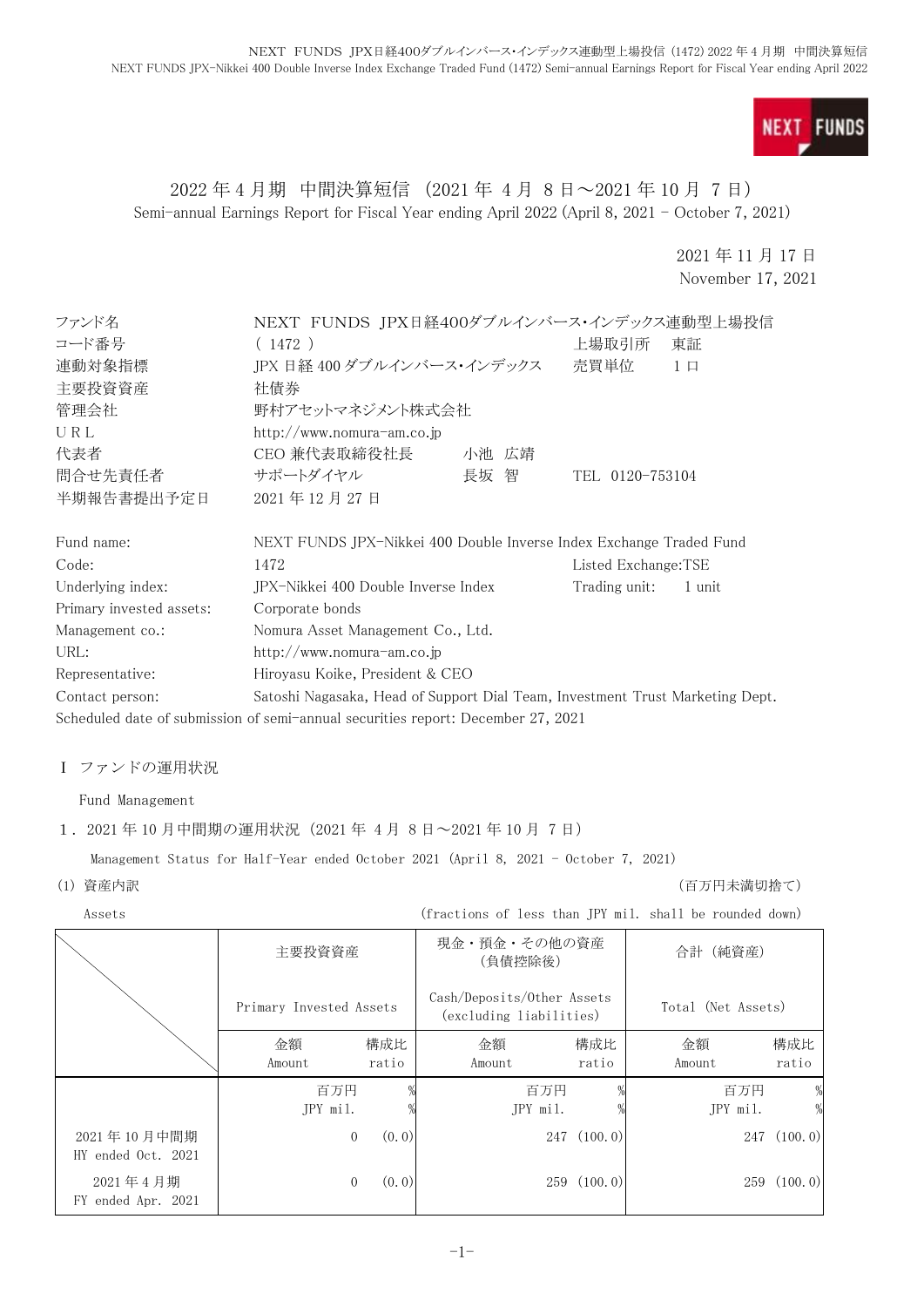NEXT FUNDS JPX日経400ダブルインバース・インデックス連動型上場投信 (1472) 2022 年 4 月期 中間決算短信 NEXT FUNDS JPX-Nikkei 400 Double Inverse Index Exchange Traded Fund (1472) Semi-annual Earnings Report for Fiscal Year ending April 2022

## (2) 設定・解約実績 (5) アンチュー インスター (5) アンチュー (5) アンチュー (千口未満切捨て)

Creation and Redemption (fractions of less than one thousand units shall be rounded down)

|                    | 前計算期間末<br>発行済口数<br>No. of Issued Units<br>at End of Previous<br>Fiscal Period<br>(1) | 設定口数<br>No. of Units Created<br>(2) | 解約口数<br>No. of Units<br>Redeemed<br>$\left( \circledS \right)$ | 当中間計算期間末<br>発行済口数<br>No. of Issued Units<br>at End of Semi-annual<br>Period<br>$(① + ② - ③)$ |
|--------------------|--------------------------------------------------------------------------------------|-------------------------------------|----------------------------------------------------------------|----------------------------------------------------------------------------------------------|
| 2021年10月中間期        | 千口<br>'000 units<br>300                                                              | 千口<br>'000 units<br>60              | 千口<br>'000 units<br>60                                         | 千口<br>'000 units<br>300                                                                      |
| HY ended Oct. 2021 |                                                                                      |                                     |                                                                |                                                                                              |

(3) 基準価額

Net Asset Value

|                                   | 総資産<br>Total Assets<br>$\left(\circled{1}\right)$ | 負債<br>Liabilities<br>(Q) | 純資産<br>Net Assets<br>$(\mathcal{D}(\mathbb{O}-\mathbb{Q}))$ | 100 口当り基準価額<br>((3)/当中間計算期間末(前計算期末)<br>発行済口数)×100)<br>Net Asset Value per 100 units<br>((3)/No. of Issued Units at End of Semi-annual<br>Period(Previous Fiscal Period)) $\times$ 100) |
|-----------------------------------|---------------------------------------------------|--------------------------|-------------------------------------------------------------|----------------------------------------------------------------------------------------------------------------------------------------------------------------------------------------|
|                                   | 百万円<br>JPY mil.                                   | 百万円<br>JPY mil.          | 百万円<br>JPY mil.                                             | 円<br><b>JPY</b>                                                                                                                                                                        |
| 2021年10月中間期<br>HY ended Oct. 2021 | 256                                               |                          | 247                                                         | 82,546                                                                                                                                                                                 |
| 2021年4月期<br>FY ended Apr. 2021    | 272                                               | 13                       | 259                                                         | 86, 475                                                                                                                                                                                |

2.会計方針の変更

Change in Accounting Policies

| 1 会計基準等の改正に伴う変更                                             | 無 |     |
|-------------------------------------------------------------|---|-----|
| Changes accompanying revision to accounting standards, etc. |   | No  |
| ② ①以外の変更                                                    | 無 |     |
| Changes other than those in $(1)$                           |   | No. |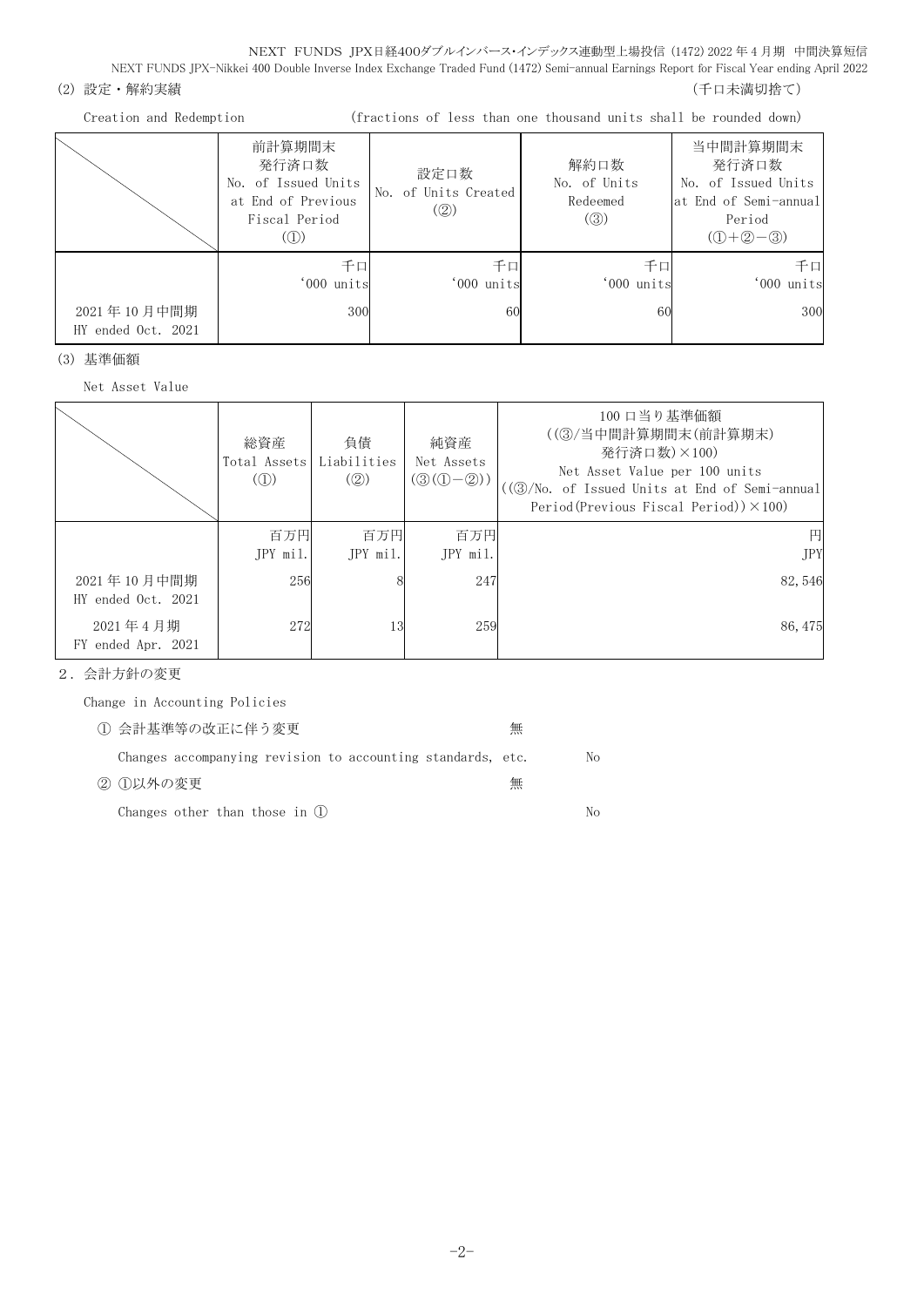#### Ⅱ 中間財務諸表等 Semi-annual Financial Statements

### (1)【中間貸借対照表】 Semi-annual Balance Sheet

|                                                     |                                                                | (単位:円) (Unit: JPY)                                                              |
|-----------------------------------------------------|----------------------------------------------------------------|---------------------------------------------------------------------------------|
|                                                     | 第6期<br>(2021年4月7日現在)<br>6th Fiscal Year<br>As of April 7, 2021 | 第7期中間計算期間末<br>(2021年10月7日現在)<br>7th Semi-annual Period<br>As of October 7, 2021 |
|                                                     | 金額 Amount                                                      | 金額 Amount                                                                       |
| 資産の部<br>Assets                                      |                                                                |                                                                                 |
| 流動資産<br>Current assets                              |                                                                |                                                                                 |
| コール・ローン<br>Call loans                               | 238, 784, 987                                                  | 230, 498, 940                                                                   |
| 派生商品評価勘定<br>Revaluation of derivatives              | 82, 355                                                        | 25, 076, 885                                                                    |
| 未収入金<br>Accounts receivable - other                 |                                                                | 593, 820                                                                        |
| 差入委託証拠金<br>Margin deposits                          | 33, 560, 501                                                   |                                                                                 |
| 流動資産合計<br>Total current assets                      | 272, 427, 843                                                  | 256, 169, 645                                                                   |
| 資産合計<br>Total assets                                | 272, 427, 843                                                  | 256, 169, 645                                                                   |
| 負債の部<br>Liabilities                                 |                                                                |                                                                                 |
| 流動負債<br>Current liabilities                         |                                                                |                                                                                 |
| 派生商品評価勘定<br>Revaluation of derivatives              | 11, 155, 686                                                   | 91,650                                                                          |
| 前受金<br>Advances received                            |                                                                | 7, 402, 900                                                                     |
| 未払金<br>Accounts payable - other                     | 156, 495                                                       |                                                                                 |
| 未払受託者報酬<br>Trustee fees payable                     | 94,041                                                         | 63, 199                                                                         |
| 未払委託者報酬<br>Investment trust management fees payable | 1, 410, 633                                                    | 947,892                                                                         |
| 未払利息<br>Accrued interest expenses                   | 94                                                             | 98                                                                              |
| その他未払費用<br>Other accrued expenses                   | 184, 513                                                       | 25, 162                                                                         |
| 流動負債合計<br>Total current liabilities                 | 13, 001, 462                                                   | 8,530,901                                                                       |
| 負債合計<br>Total liabilities                           | 13, 001, 462                                                   | 8,530,901                                                                       |
| 純資産の部<br>Net assets                                 |                                                                |                                                                                 |
| 元本等<br>Principal and other                          |                                                                |                                                                                 |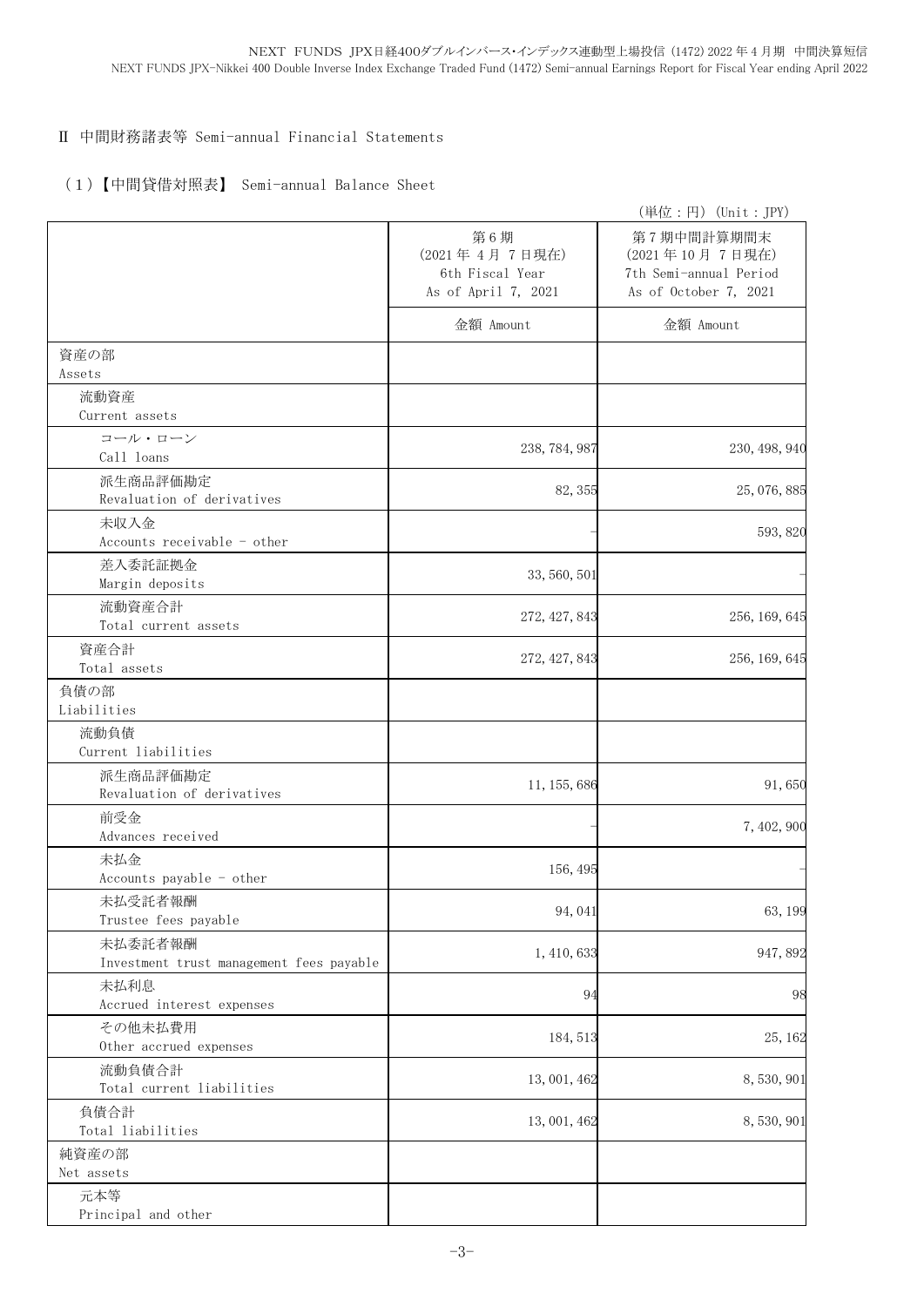| 元本<br>Principal                             | 1, 191, 900, 000          | 1, 191, 900, 000          |
|---------------------------------------------|---------------------------|---------------------------|
| 剰余金<br>Surplus                              |                           |                           |
| 中間剰余金又は中間欠損金(△)<br>Balance at end of period | $\triangle$ 932, 473, 619 | $\triangle$ 944, 261, 256 |
| 元本等合計<br>Total principal and other          | 259, 426, 381             | 247, 638, 744             |
| 純資産合計<br>Total net assets                   | 259, 426, 381             | 247, 638, 744             |
| 負債純資産合計<br>Total liabilities and net assets | 272, 427, 843             | 256, 169, 645             |

(2)【中間損益及び剰余金計算書】 Semi-annual Statement of Income and Retained Earnings

|                                                                                                          |                                                                                                                      | (単位:円) (Unit:JPY)                                                                                                    |
|----------------------------------------------------------------------------------------------------------|----------------------------------------------------------------------------------------------------------------------|----------------------------------------------------------------------------------------------------------------------|
|                                                                                                          | 第6期中間計算期間<br>2020年4月8日<br>自<br>至<br>2020年10月7日<br>6th Semi-annual Period<br>From April 8, 2020<br>to October 7, 2020 | 第7期中間計算期間<br>2021年4月8日<br>目<br>至<br>2021年10月7日<br>7th Semi-annual Period<br>From April 8, 2021<br>to October 7, 2021 |
|                                                                                                          | 金額 Amount                                                                                                            | 金額 Amount                                                                                                            |
| 営業収益<br>Operating revenue                                                                                |                                                                                                                      |                                                                                                                      |
| 派生商品取引等損益<br>Profit and loss on dealing of derivatives                                                   | $\triangle$ 494, 209, 115                                                                                            | $\triangle$ 2, 898, 389                                                                                              |
| 営業収益合計<br>Total operating revenue                                                                        | $\triangle$ 494, 209, 115                                                                                            | $\triangle$ 2, 898, 389                                                                                              |
| 営業費用<br>Operating expenses                                                                               |                                                                                                                      |                                                                                                                      |
| 支払利息<br>Interest expenses                                                                                | 222, 626                                                                                                             | 28,645                                                                                                               |
| 受託者報酬<br>Trustee fees                                                                                    | 340,003                                                                                                              | 63, 199                                                                                                              |
| 委託者報酬<br>Investment trust management fees                                                                | 5,099,973                                                                                                            | 947,892                                                                                                              |
| その他費用<br>Other expenses                                                                                  | 453, 032                                                                                                             | 88, 112                                                                                                              |
| 営業費用合計<br>Total operating expenses                                                                       | 6, 115, 634                                                                                                          | 1, 127, 848                                                                                                          |
| 営業利益又は営業損失(△)<br>Operating profit (loss)                                                                 | $\triangle$ 500, 324, 749                                                                                            | $\triangle$ 4, 026, 237                                                                                              |
| 経常利益又は経常損失 (△)<br>Ordinary profit (loss)                                                                 | $\triangle$ 500, 324, 749                                                                                            | $\triangle$ 4, 026, 237                                                                                              |
| 中間純利益又は中間純損失(△)<br>Profit (loss)                                                                         | $\triangle$ 500, 324, 749                                                                                            | $\triangle$ 4, 026, 237                                                                                              |
| 一部解約に伴う中間純利益金額の分配額又は一部解<br>約に伴う中間純損失金額の分配額(△)<br>Distribution of profit loss from partial<br>redemptions |                                                                                                                      |                                                                                                                      |
| 期首剰余金又は期首欠損金(△)<br>Surplus (deficit) at beginning of period                                              | $\triangle$ 1, 749, 867, 533                                                                                         | $\triangle$ 932, 473, 619                                                                                            |
| 剰余金増加額又は欠損金減少額<br>Increase in surplus or decrease in deficit                                             | 1, 280, 013, 000                                                                                                     | 184, 376, 800                                                                                                        |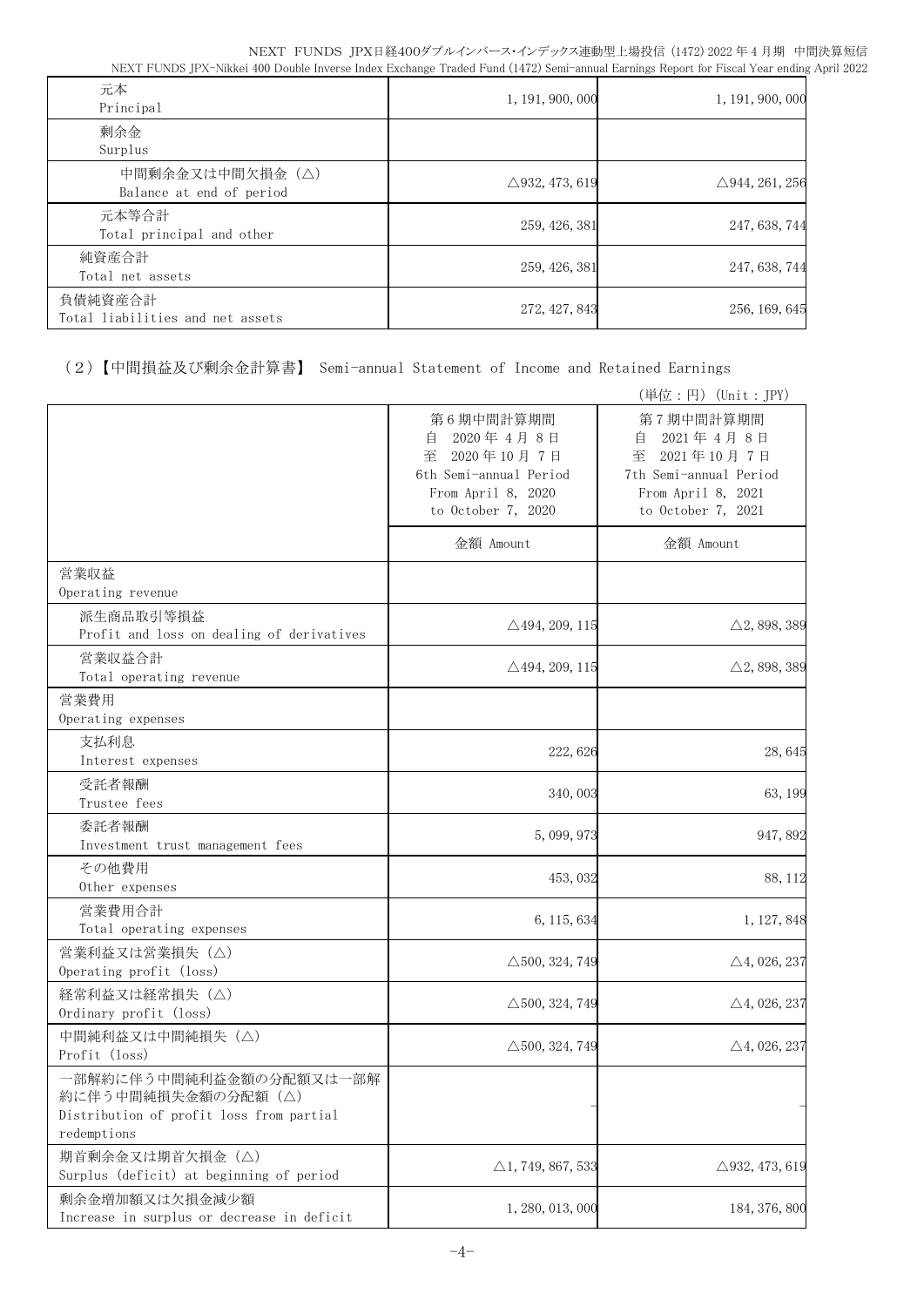| 中間一部解約に伴う剰余金増加額又は欠損金減<br>少額<br>Increase in surplus or decrease in deficit<br>from partial redemptions                 | 1, 280, 013, 000             | 184, 376, 800             |
|-----------------------------------------------------------------------------------------------------------------------|------------------------------|---------------------------|
| 剰余金減少額又は欠損金増加額<br>Decrease in surplus or increase in deficit                                                          | 145, 729, 200                | 192, 138, 200             |
| 中間追加信託に伴う剰余金減少額又は欠損金増<br>加額<br>Decrease in surplus or increase in deficit<br>from additional subscriptions for period | 145, 729, 200                | 192, 138, 200             |
| 分配金<br>Dividends                                                                                                      |                              |                           |
| 中間剰余金又は中間欠損金(△)<br>Balance at end of period                                                                           | $\triangle$ 1, 115, 908, 482 | $\triangle$ 944, 261, 256 |

# (3)【中間注記表】

(重要な会計方針に係る事項に関する注記)

| 1. 運用資産の評価基準及び評価方法 | 先物取引                                                    |
|--------------------|---------------------------------------------------------|
|                    | 取引所の発表する計算日の清算値段を用いております。                               |
| 2.費用・収益の計上基準       | 派生商品取引等損益                                               |
|                    | 約定日基準で計上しております。                                         |
|                    | 3.金融商品の時価等に関する事項の補金融商品の時価の算定においては一定の前提条件等を採用しているため、異なる前 |
| 足説明                | 提条件等によった場合、当該価額が異なることもあります。                             |
|                    | また、デリバティブ取引に関する契約額等は、あくまでもデリバティブ取引におけ                   |
|                    | る名目的な契約額または計算上の想定元本であり、当該金額自体がデリバティブ取                   |
|                    | 引の市場リスクの大きさを示すものではありません。                                |
| 4.その他              | 当ファンドの中間計算期間は、2021年4月8日から2021年10月7日までとなっ                |
|                    | ております。                                                  |

(中間貸借対照表に関する注記)

|       | 第6期                               |                         |    | 第7期中間計算期間末                        |                       |
|-------|-----------------------------------|-------------------------|----|-----------------------------------|-----------------------|
|       | 2021年4月7日現在                       |                         |    | 2021年10月7日現在                      |                       |
|       | 計算期間の末日における受益権の総数                 |                         |    | 中間計算期間の末日における受益権の総数               |                       |
|       |                                   | $300,000 \Box$          |    |                                   | $300,000 \Box$        |
| $2$ . | 投資信託財産計算規則第55条の6第1項第10号に規<br>定する額 |                         | 2. | 投資信託財産計算規則第55条の6第1項第10号に規<br>定する額 |                       |
|       | 元本の欠損                             | 932, 473, 619 円         |    | 元本の欠損                             | 944, 261, 256 円       |
| 3.    | 計算期間の末日における1単位当たりの純資産の額           |                         | 3. | 中間計算期間の末日における1単位当たりの純資産の<br>額     |                       |
|       | 1口当たり純資産額                         | 864.75円                 |    | 1日当たり純資産額                         | 825.46円               |
|       | (100 口当たり純資産額)                    | $(86, 475 \,\boxtimes)$ |    | (100 口当たり純資産額)                    | $(82, 546 \text{ H})$ |

(中間損益及び剰余金計算書に関する注記)

該当事項はありません。

(金融商品に関する注記)

金融商品の時価等に関する事項

| 第6期                        | 第7期中間計算期間末                 |
|----------------------------|----------------------------|
| 2021年 4月 7日現在              | 2021年10月7日現在               |
| 1.貸借対照表計上額、時価及び差額          | 1. 中間貸借対照表計上額、時価及び差額       |
| 貸借対照表上の金融商品は原則としてすべて時価で評価し | 中間貸借対照表上の金融商品は原則としてすべて時価で評 |
| ているため、貸借対照表計上額と時価との差額はありませ | 価しているため、中間貸借対照表計上額と時価との差額は |
| $\mathcal{L}_{\circ}$      | ありません。                     |
| 2.時価の算定方法                  | 2. 時価の算定方法                 |
| 派生商品評価勘定                   | 派生商品評価勘定                   |
| デリバティブ取引については、(その他の注記)の2   | デリバティブ取引については、(その他の注記)の2   |
| デリバティブ取引関係に記載しております。       | デリバティブ取引関係に記載しております。       |